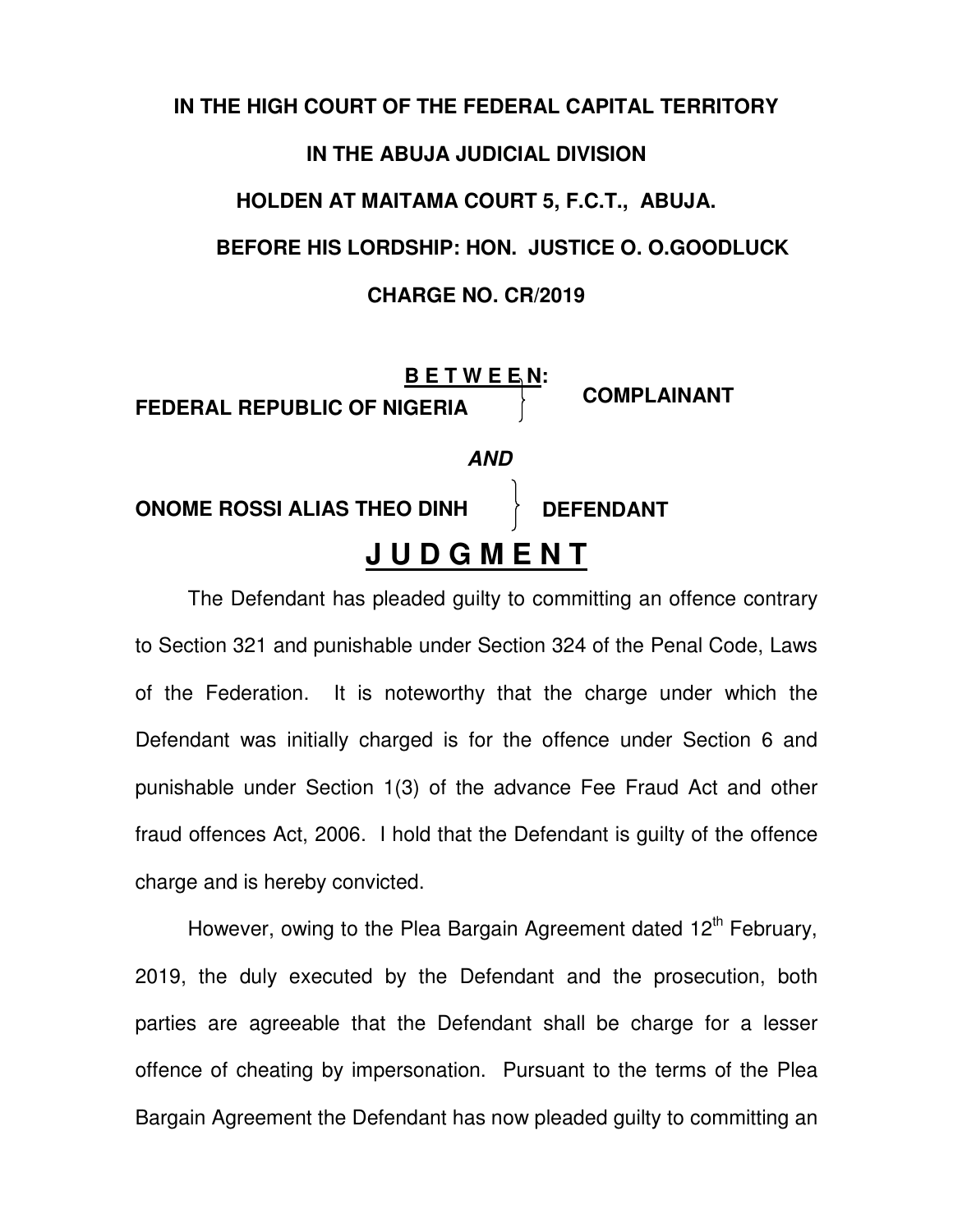offence contrary to Section 321 and punishable under 324 of the Penal Code Laws of the Federation.

Section 321 of the Penal Code provides that a person is said to cheat by impersonation if he cheats by pretending to be some other person or by knowingly substituting one person for another or representing that he or any other person I a person other than he or such other person really is. There is ample evidence before this court that the Defendant acting under the guise that he was a hydrographer pretended to be are the Dinh who lives in California through his deception, he was able to dupe in weary persons in the sum of \$800,000.00 (Eight Hundred Thousand US Dollars) through on line dating.

He made confessional statement to the effect that he obtained these monies and admitted using the proceeds of the on line scam to purchase items which were recovered from him.

I am not left in doubt that the Defendant committed the offence has been charged with. I am minded that the offence of cheating extends to five years with fine and with both.

This Court is once again faced with the negative image this nation is being subject to as a result of the nefarious on line activities such as that engaged by the Defendant for a living. His conduct is certainly mean, desciable and worthy of castigation. Regrettable there is no record of the

- 2 -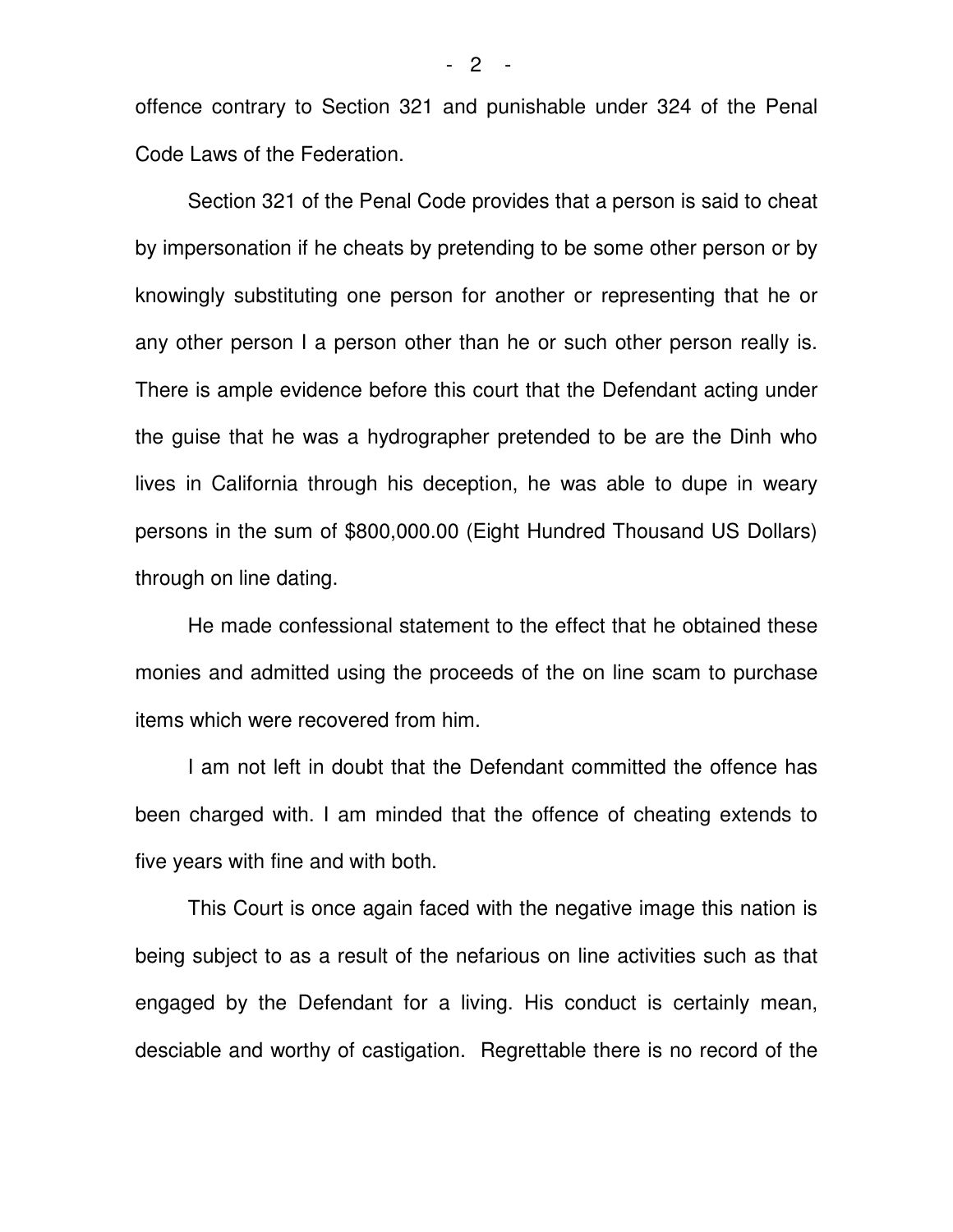Defendant's criminal records hence it is uncertain whether he is a first offender.

Nonetheless this Court cannot disregard passionate plea made by the Defendant's Counsel. It is noted that the Defendant was caught on the  $10<sup>th</sup>$  January 2019 and within the time of his arrest he voluntarily elected to make a confessional statements and relinquished what was still in his possessions acquired from through illicit conduct.

The convict disclosed his email password which enables the investigating team gain further accesses to the activities and modus of similar offenders. There is also evidence that he is 21 years old and is currently schooling. He has presented himself as one who is remorseful having regard to his conduct that has brought to fore all his candlestine activities. The lifespan of this proceedings has also been expeditiously brought to an end on the very first day the convict was arraigned but for his cooperation this matter could have lingered and led to the wastes of the Court's manpower and indeed the nations recourses.

I am therefore impelled to strike a balance all these competing considerations vis-à-vis the sentence that is to be imposed by this Court.

In the light of the foregoing considerations as well as this statutory penalty prescribed in Section, I hereby order one year sentence and fine in the sum of N100,000.00 (One Hundred Thousand Naira) pursuant to Section 324 of the Penal code.